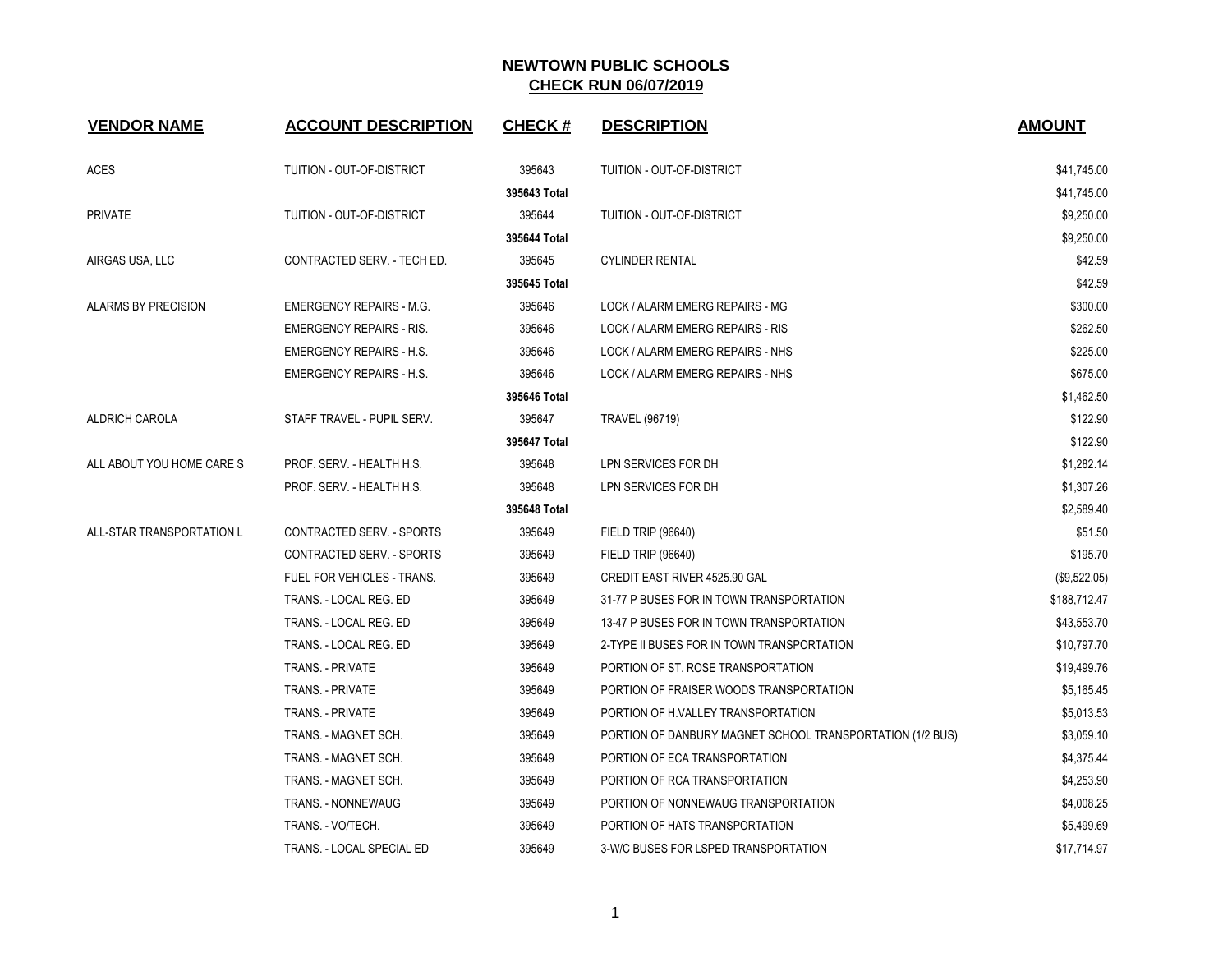| <b>VENDOR NAME</b>        | <b>ACCOUNT DESCRIPTION</b>       | <b>CHECK#</b> | <b>DESCRIPTION</b>                                                              | <b>AMOUNT</b> |
|---------------------------|----------------------------------|---------------|---------------------------------------------------------------------------------|---------------|
| ALL-STAR TRANSPORTATION L | TRANS. - LOCAL SPECIAL ED        | 395649        | 6-TYPE II BUSES FOR LSPED TRANSPORTATION                                        | \$17,292.66   |
|                           | STUDENT TRAVEL - CLASSROOM       | 395649        | Trips to Reed, grade 4, chorus rehearsal                                        | \$185.40      |
|                           |                                  | 395649 Total  |                                                                                 | \$319,857.17  |
| AMAZON (10)               | <b>SUPPLIES - LIBRARY</b>        | 395650        | Assorted books. See attached                                                    | (\$1.32)      |
|                           | <b>SUPPLIES - LIBRARY</b>        | 395650        | Assorted books. See attached                                                    | \$11.00       |
|                           | <b>SUPPLIES - LIBRARY</b>        | 395650        | Assorted books and DVDs. See attached                                           | \$114.86      |
|                           |                                  | 395650 Total  |                                                                                 | \$124.54      |
| AMAZON (12)               | <b>SUPPLIES - LIBRARY</b>        | 395651        | for books and supplies needed throughout the school year                        | \$25.55       |
|                           |                                  | 395651 Total  |                                                                                 | \$25.55       |
| AMAZON (17)               | INSTR. SUPPLIES - SP. ED. PREK-8 | 395652        | OPEN PO EDUCATIONAL SUPPLIES                                                    | \$110.88      |
|                           | INSTR. SUPPLIES - SP. ED. PREK-8 | 395652        | OPEN PO EDUCATIONAL SUPPLIES                                                    | \$36.09       |
|                           | <b>TEXTBOOKS - CLASSROOM</b>     | 395652        | Books and processing not to exceed \$165.00.                                    | \$66.12       |
|                           | <b>INSTR. SUPPLIES - GIFTED</b>  | 395652        | 10 RADIO KITS GIFTED                                                            | \$324.34      |
|                           |                                  | 395652 Total  |                                                                                 | \$537.43      |
| AMAZON (9)                | OTHER SUPPLIES - STAFF DEVELOP.  | 395653        | <b>SUPPLIES (92007)</b>                                                         | \$289.97      |
|                           | OTHER SUPPLIES - STAFF DEVELOP.  | 395653        | <b>SUPPLIES (92007)</b>                                                         | \$200.79      |
|                           | <b>REPAIRS - SPORTS</b>          | 395653        | Audio-Technical Wireless Microphones and Transmitters (ATWR3100BC)              | \$16.50       |
|                           | INSTR. SUPPLIES - SOC. STUDIES   | 395653        | Additional copies of The Cultural Landscape: An Introduction to Human Geography | \$59.13       |
|                           | INSTR. SUPPLIES - SOC. STUDIES   | 395653        | Additional copies of The Cultural Landscape: An Introduction to Human Geography | \$72.98       |
|                           | INSTR. SUPPLIES - SOC. STUDIES   | 395653        | Additional copies of The Cultural Landscape: An Introduction to Human Geography | $(\$90.00)$   |
|                           | INSTR. SUPPLIES - SOC. STUDIES   | 395653        | Additional copies of The Cultural Landscape: An Introduction to Human Geography | \$52.12       |
|                           | INSTR. SUPPLIES - SOC. STUDIES   | 395653        | Additional copies of The Cultural Landscape: An Introduction to Human Geography | \$63.98       |
|                           | INSTR. SUPPLIES - SOC. STUDIES   | 395653        | Additional copies of The Cultural Landscape: An Introduction to Human Geography | \$52.11       |
|                           | INSTR. SUPPLIES - SOC. STUDIES   | 395653        | Additional copies of The Cultural Landscape: An Introduction to Human Geography | \$51.99       |
|                           | <b>INSTR. SUPPLIES - MATH</b>    | 395653        | Misc. Math Dept. supplies                                                       | \$22.04       |
|                           | INSTR. SUPPLIES - WORLD LANG.    | 395653        | <b>WL Dept. supplies</b>                                                        | \$24.57       |
|                           | INSTR. SUPPLIES - WORLD LANG.    | 395653        | WL Dept. supplies                                                               | \$44.54       |
|                           | INSTR. SUPPLIES - WORLD LANG.    | 395653        | WL Dept. supplies                                                               | \$45.78       |
|                           | INSTR. SUPPLIES - WORLD LANG.    | 395653        | <b>WL Dept. supplies</b>                                                        | \$42.55       |
|                           | INSTR. SUPPLIES - WORLD LANG.    | 395653        | <b>WL Dept. supplies</b>                                                        | \$55.52       |
|                           | <b>INSTR. SUPPLIES - ENGLISH</b> | 395653        | Supplies                                                                        | \$45.89       |
|                           | <b>INSTR. SUPPLIES - ENGLISH</b> | 395653        | Supplies                                                                        | \$47.94       |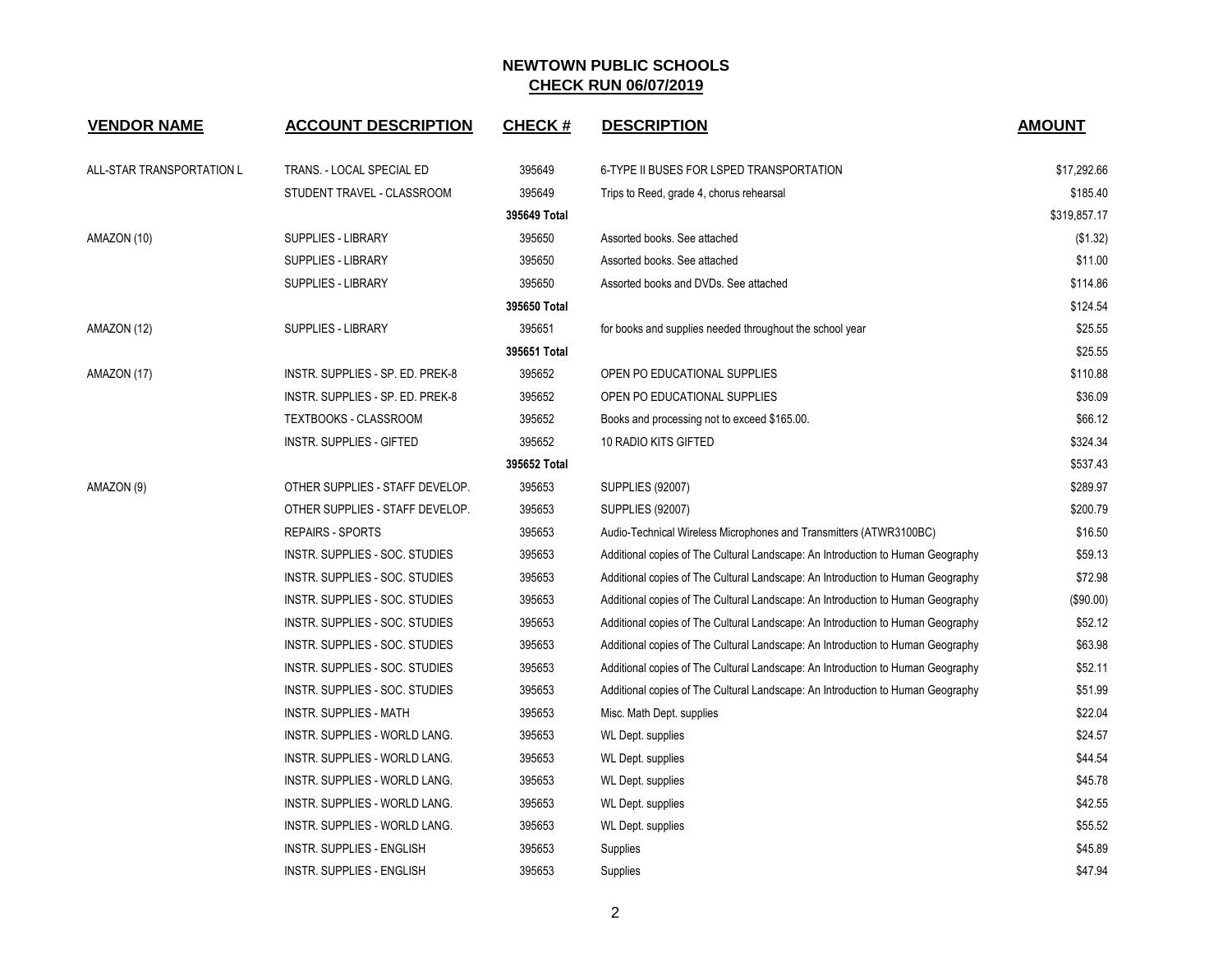| <b>VENDOR NAME</b>         | <b>ACCOUNT DESCRIPTION</b>          | <b>CHECK#</b> | <b>DESCRIPTION</b>                                     | <b>AMOUNT</b> |
|----------------------------|-------------------------------------|---------------|--------------------------------------------------------|---------------|
| AMAZON (9)                 | INSTR. SUPPLIES - ENGLISH           | 395653        | Supplies                                               | \$129.41      |
|                            | INSTR. SUPPLIES - ENGLISH           | 395653        | Supplies                                               | \$41.13       |
|                            | <b>INSTR. SUPPLIES - ENGLISH</b>    | 395653        | Supplies                                               | \$108.58      |
|                            | <b>INSTR. SUPPLIES - ENGLISH</b>    | 395653        | Supplies                                               | \$16.69       |
|                            | INSTR. SUPPLIES - ENGLISH           | 395653        | Supplies                                               | \$115.90      |
|                            |                                     | 395653 Total  |                                                        | \$1,510.11    |
| AMERICAN INDUSTRIAL TECHN  | B&G CONTRACTED SERV.                | 395654        | TESTING / CHEMICALS FOR HOT WATER BOILER LOOP          | \$255.00      |
|                            |                                     | 395654 Total  |                                                        | \$255.00      |
| ANTHEM BLUE CROSS AN       | P/R - VOLUNTARY VISION INS.         | 395655        | ANTHEM JUNE 2019                                       | \$1,193.36    |
|                            |                                     | 395655 Total  |                                                        | \$1,193.36    |
| <b>ANTHEM LIFE</b>         | P/R - VOLUNTARY LIFE INS.           | 395656        | LIFE JUNE 2019                                         | \$1,878.05    |
|                            | P/R - VOLUNTARY LTD INS.            | 395656        | LTD JUNE 2019                                          | \$3,713.51    |
|                            |                                     | 395656 Total  |                                                        | \$5,591.56    |
| ANZELLOTTI, KEVIN          | <b>B&amp;G SUPPLIES - CUSTODIAL</b> | 395657        | SHOES (90831)                                          | \$150.00      |
|                            |                                     | 395657 Total  |                                                        | \$150.00      |
| ARTISTIC DESIGNS LLC       | B. & G. REPAIRS - S.H.              | 395658        | SPRING CLEAN - SH                                      | \$3,300.00    |
|                            | <b>B&amp;G CONTRACTED SERV.</b>     | 395658        | TREE BRANCH TRIM / REMOVE - MG                         | \$2,250.00    |
|                            |                                     | 395658 Total  |                                                        | \$5,550.00    |
| <b>BALLERINI, BRIAN</b>    | <b>B&amp;G SUPPLIES - CUSTODIAL</b> | 395659        | SHOES (90831)                                          | \$143.57      |
|                            |                                     | 395659 Total  |                                                        | \$143.57      |
| <b>BLICK ART MATERIALS</b> | <b>INSTR. SUPPLIES - ART</b>        | 395660        | WALKER SLEEVES- WALKER HANGER                          | \$879.70      |
|                            | <b>INSTR. SUPPLIES - ART</b>        | 395660        | WALKER SLEEVES- WALKER HANGER                          | \$81.65       |
|                            |                                     | 395660 Total  |                                                        | \$961.35      |
| <b>BOOKSOURCE THE</b>      | TEXTBOOKS - CLASSROOM               | 395661        | Books for classroom library, see attached, no shipping | \$111.53      |
|                            |                                     | 395661 Total  |                                                        | \$111.53      |
| BRAND, JOAN L.             | <b>TUTORS - HOMEBOUND</b>           | 395662        | <b>TUTORS - HOMEBOUND</b>                              | \$190.00      |
|                            | TUTORS - HOMEBOUND                  | 395662        | TUTORS - HOMEBOUND                                     | \$142.25      |
|                            |                                     | 395662 Total  |                                                        | \$332.25      |
| CABE                       | CONTRACTED SERV. - B.O.E.           | 395663        | CABE CONNECTION SUBSCRIPTION.                          | \$350.00      |
|                            |                                     | 395663 Total  |                                                        | \$350.00      |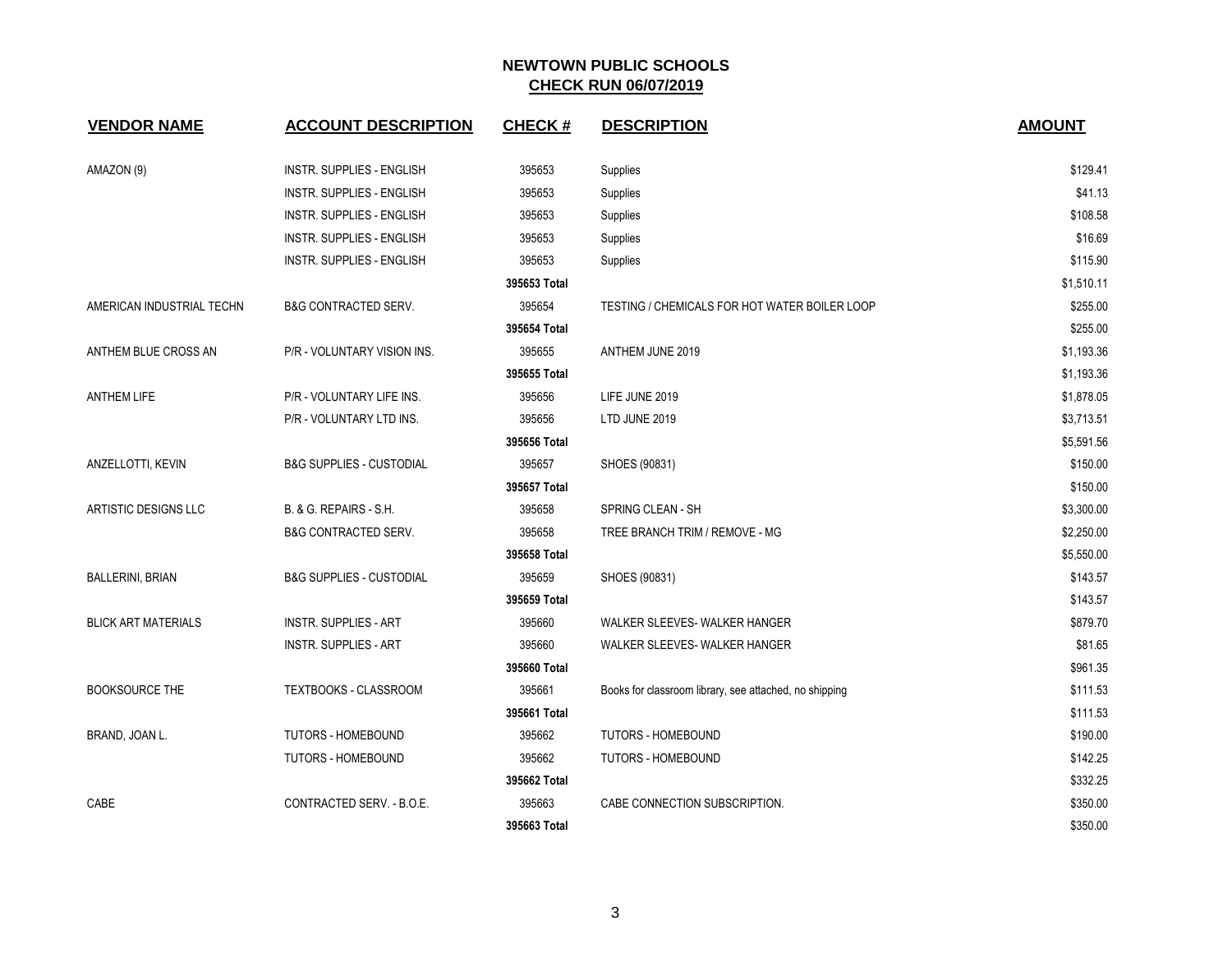| <b>VENDOR NAME</b>               | <b>ACCOUNT DESCRIPTION</b>       | <b>CHECK#</b> | <b>DESCRIPTION</b>                             | <b>AMOUNT</b> |
|----------------------------------|----------------------------------|---------------|------------------------------------------------|---------------|
| CARTISANO, ELIZABETH JEAN        | STAFF TRAVEL - INFO. TECH.       | 395664        | Intra District travel and training classes     | \$51.16       |
|                                  | STAFF TRAVEL - INFO. TECH.       | 395664        | Intra District travel and training classes     | \$64.61       |
|                                  |                                  | 395664 Total  |                                                | \$115.77      |
| CHARTER COMMUNICATION            | <b>TELEPHONE &amp; CABLE</b>     | 395665        | SERV 2018/193,153.60 PER MONTH                 | \$3,193.55    |
|                                  |                                  | 395665 Total  |                                                | \$3,193.55    |
| CISCO SYSTEMS CAPITAL CRP        | REPAIRS - INFO. TECH.            | 395666        | Cisco Switches, ASA, Voice Gateways, SmartNet  | \$99.95       |
|                                  | REPAIRS - INFO. TECH.            | 395666        | Cisco Switches, ASA, Voice Gateways, SmartNet  | \$1,867.90    |
|                                  |                                  | 395666 Total  |                                                | \$1,967.85    |
| CONNECTICUT GLASS LLC.           | B. & G. IMPROVE - HOM.           | 395667        | INSTALL ROLLER SHADES PHASE 1 - HOM            | \$6,500.00    |
|                                  | B. & G. REPAIRS - M.S.           | 395667        | REPAIR ROLLER SHADES M/SSEE ATTACH             | \$1,012.00    |
|                                  |                                  | 395667 Total  |                                                | \$7,512.00    |
| CONNECTICUT PEST ELIMINAT        | <b>B&amp;G CONTRACTED SERV.</b>  | 395668        | MONTHLY PEST CONTROL - ALL SCHOOLS (2018-2019) | \$900.00      |
|                                  |                                  | 395668 Total  |                                                | \$900.00      |
| CONNELLY, SUSAN                  | STAFF TRAVEL - GUIDANCE          | 395669        | <b>TRAVEL CHDI CONF</b>                        | \$67.84       |
|                                  |                                  | 395669 Total  |                                                | \$67.84       |
| CONNOR, LAUREN                   | STAFF TRAVEL - PUPIL SERV.       | 395670        | TRAVEL APRIL 2019                              | \$46.92       |
|                                  |                                  | 395670 Total  |                                                | \$46.92       |
| <b>CREC</b>                      | STAFF TRAIN. - CLASSROOM         | 395671        | REGISTRATION TO SAT TO CLASSROOM MATH PRACTICE | \$200.00      |
|                                  |                                  | 395671 Total  |                                                | \$200.00      |
| <b>CRIMI PAINTING LLC</b>        | <b>REPAIRS - SPORTS</b>          | 395672        | PAINT BASEBALL DUGOUTS AND PRESS BOX           | \$1,077.96    |
|                                  |                                  | 395672 Total  |                                                | \$1,077.96    |
| <b>CROWN TROPHY</b>              | CONTRACTED SERV. - CLASSRM       | 395673        | for Trophy engraving for NMS students.         | \$16.95       |
|                                  |                                  | 395673 Total  |                                                | \$16.95       |
| <b>CRYSTAL ROCK</b>              | INSTR. SUPPLIES - CLASSROOM      | 395674        | Delivery of 18, 5 gallon bottles of water      | \$54.00       |
|                                  | INSTR. SUPPLIES - CLASSROOM      | 395674        | Rental of Cold/Hot Cooler                      | \$3.00        |
|                                  |                                  | 395674 Total  |                                                | \$57.00       |
| <b>CUTTING EDGE HOME SERVICE</b> | <b>B&amp;G CONTRACTED SERV.</b>  | 395675        | GRASS CUTTING SVC - RIS 2018-2019              | \$495.00      |
|                                  |                                  | 395675 Total  |                                                | \$495.00      |
| DATAFINCH TECHNOLOGIES           | INSTR. SUPPLIES - SP. ED. PREK-8 | 395676        | LICENSE FOR 9 ADDITIONAL USERS FOR CATALYST    | \$1,137.30    |
|                                  |                                  | 395676 Total  |                                                | \$1,137.30    |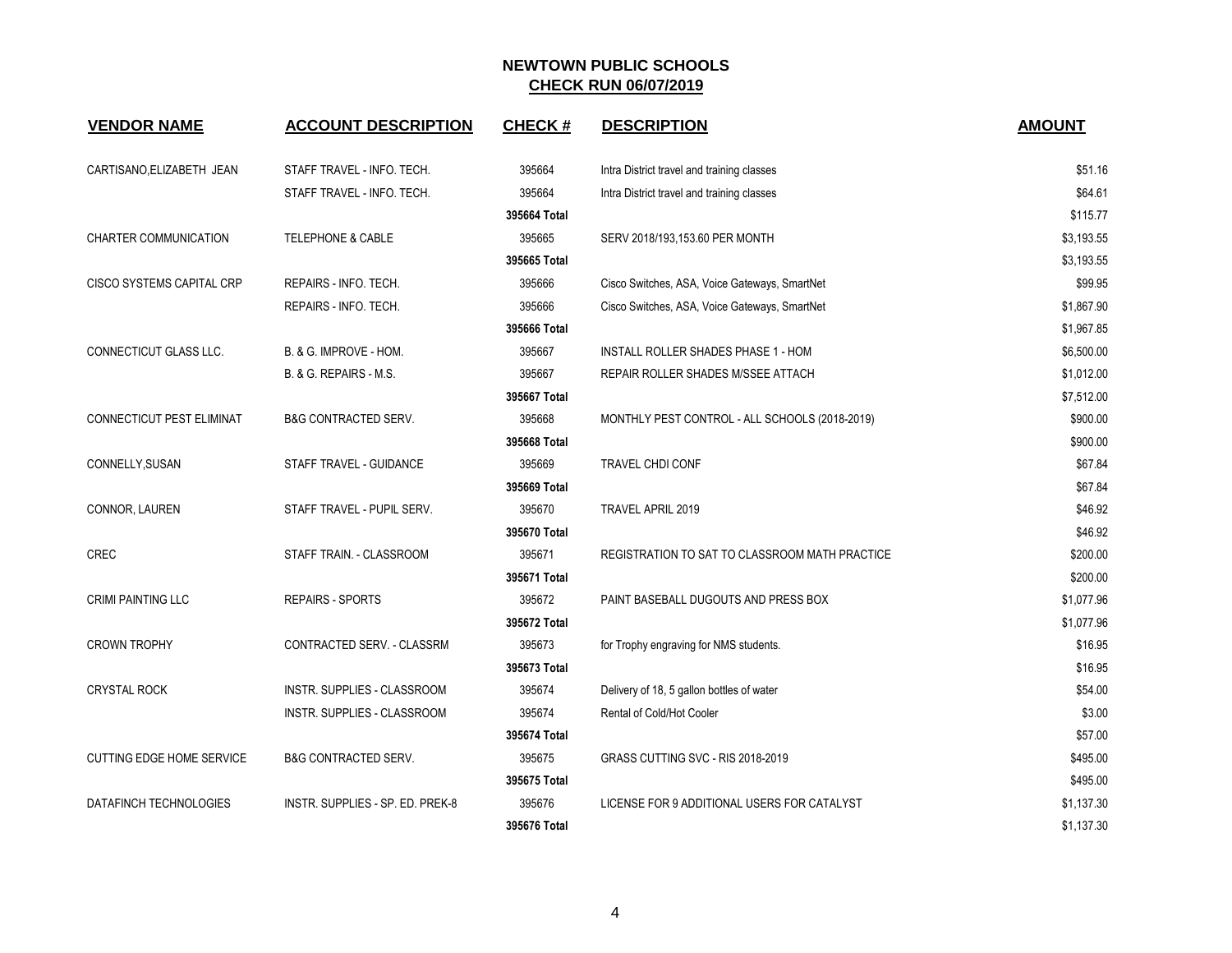| <b>VENDOR NAME</b>             | <b>ACCOUNT DESCRIPTION</b>     | <b>CHECK#</b> | <b>DESCRIPTION</b>                                           | <b>AMOUNT</b> |
|--------------------------------|--------------------------------|---------------|--------------------------------------------------------------|---------------|
| <b>DECKWORKS LLC</b>           | B. & G. REPAIRS - H.S.         | 395677        | PAINT STAIRWELL B2 - NHS                                     | \$4,800.00    |
|                                | B. & G. REPAIRS - H.S.         | 395677        | PAINT E1 STAIRWELL - NHS                                     | \$4,800.00    |
|                                |                                | 395677 Total  |                                                              | \$9,600.00    |
| DELL MARKETING L.P.            | EQUIPMENT - INFO. TECH.        | 395678        | PowerEdge R3400 InTel Xeon E-2124 3.3GHz                     | \$8,002.86    |
|                                |                                | 395678 Total  |                                                              | \$8,002.86    |
| DEVINE, PAUL                   | STAFF TRAVEL - B & G ADMIN.    | 395679        | TRAVEL MAY 2019                                              | \$139.84      |
|                                |                                | 395679 Total  |                                                              | \$139.84      |
| DRUM, LAURIE                   | STAFF TRAIN. - CLASSROOM       | 395680        | CSCA Annual Conf. 5/29/19                                    | \$140.00      |
|                                |                                | 395680 Total  |                                                              | \$140.00      |
| EAST RIVER ENERGY INC.         | FUEL FOR VEHICLES - TRANS.     | 395681        | DIESEL 4525.90 GAL                                           | \$9,522.05    |
|                                |                                | 395681 Total  |                                                              | \$9,522.05    |
| <b>EASTERN WATER SOLUTIONS</b> | PROF. SERV. - B. & G.          | 395682        | CLEAN OUT PIT TANK - NHS                                     | \$520.00      |
|                                |                                | 395682 Total  |                                                              | \$520.00      |
| <b>ECOLAB</b>                  | REPAIRS - LIFE MAN./CULINARY   | 395683        | <b>REFRIGERATION REPAIRS</b>                                 | \$1,090.35    |
|                                |                                | 395683 Total  |                                                              | \$1,090.35    |
| <b>EDADVANCE</b>               | PROF. SERV. - SP. ED. LEGAL    | 395684        | SPEC ED PROF SERV                                            | \$500.00      |
|                                |                                | 395684 Total  |                                                              | \$500.00      |
| EDU-SAFE LLC                   | STAFF TRAIN. - BUS. SERV.      | 395685        | COURES FEE - EDU SAFE                                        | \$209.00      |
|                                |                                | 395685 Total  |                                                              | \$209.00      |
| ENCHANTED LEARNING, LLC        | CONTRACTED SERV. - LIBRARY     | 395686        | One Year Single School Subscription for Head O Meadow School | \$125.00      |
|                                |                                | 395686 Total  |                                                              | \$125.00      |
| EPLUS TECHNOLOGY, INC.         | STAFF TRAIN. - INFO. TECH.     | 395687        | TRN-CLC-OOO Cisco Learning Credits                           | \$3,180.00    |
|                                |                                | 395687 Total  |                                                              | \$3,180.00    |
| ESPITEE, KRISTEN               | STAFF TRAVEL - SP. ED. PREK-8  | 395688        | <b>TRAVEL</b>                                                | \$131.31      |
|                                |                                | 395688 Total  |                                                              | \$131.31      |
| F & M ELECTRICAL SUP           | B. & G. REPAIRS - H.S.         | 395689        | KITCHEN SWITCH REPLACE - NHS                                 | \$10.59       |
|                                | B. & G. REPAIRS - H.S.         | 395689        | REPLACE LIGHT COVER PLATES - NHS                             | \$23.80       |
|                                | B. & G. REPAIRS - H.S.         | 395689        | ELECTRICAL PLATE REPAIR - NHS                                | \$11.32       |
|                                |                                | 395689 Total  |                                                              | \$45.71       |
| FITCH, RITA V.                 | PROF. SERV. - PSYCH/MED. EVAL. | 395690        | <b>BI-LINGUAL EVALUATION</b>                                 | \$1,050.00    |
|                                |                                | 395690 Total  |                                                              | \$1,050.00    |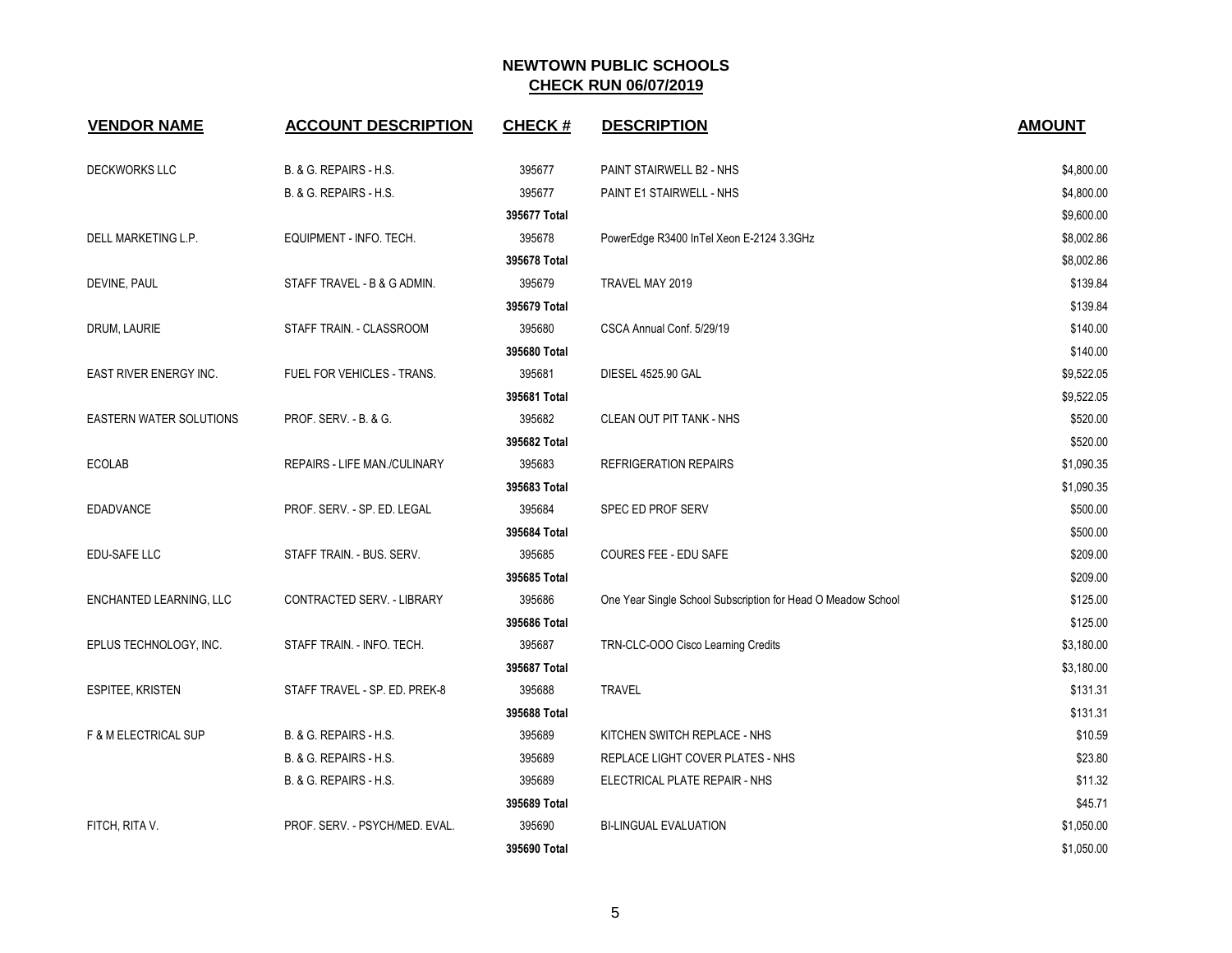| <b>VENDOR NAME</b>              | <b>ACCOUNT DESCRIPTION</b>          | <b>CHECK#</b> | <b>DESCRIPTION</b>                                               | <b>AMOUNT</b> |
|---------------------------------|-------------------------------------|---------------|------------------------------------------------------------------|---------------|
| GARLAND COMPANY INC. THE        | B. & G. REPAIRS - H.                | 395691        | ROOF REPAIRS - HAWLEY                                            | \$565.70      |
|                                 |                                     | 395691 Total  |                                                                  | \$565.70      |
| <b>GENGRAS CENTER SCHOOL</b>    | TUITION - OUT-OF-DISTRICT           | 395692        | TUITION - OUT-OF-DISTRICT                                        | \$5,760.00    |
|                                 | TUITION - OUT-OF-DISTRICT           | 395692        | TUITION - OUT-OF-DISTRICT                                        | \$3,600.00    |
|                                 |                                     | 395692 Total  |                                                                  | \$9,360.00    |
| <b>GLYNN, MEGHAN</b>            | STAFF TRAVEL - PUPIL SERV.          | 395693        | <b>TRAVEL (96719)</b>                                            | \$22.27       |
|                                 |                                     | 395693 Total  |                                                                  | \$22.27       |
| GONSKI, JILL                    | INSTR. SUPPLIES - SP. ED. H.S.      | 395694        | FOOD TOOLS FOR LIVING 1 & 2                                      | \$70.35       |
|                                 |                                     | 395694 Total  |                                                                  | \$70.35       |
| <b>PRIVATE</b>                  | TUITION - OUT-OF-DISTRICT           | 395695        | TUITION - OUT-OF-DISTRICT                                        | \$2,340.00    |
|                                 |                                     | 395695 Total  |                                                                  | \$2,340.00    |
| <b>HAT CITY PAPER &amp; SUP</b> | <b>B&amp;G SUPPLIES - CUSTODIAL</b> | 395696        | PAPER PRODUCTS, LYSOL, SPONGES, VACUUM BAG, FOAM SOAP            | \$463.95      |
|                                 |                                     | 395696 Total  |                                                                  | \$463.95      |
| HB COMMUNICATIONS INC.          | EQUIPMENT - INFO. TECH.             | 395697        | Epson PowerLite 530 - mount, cables - remove existing Mitsubishi | \$20.00       |
|                                 |                                     | 395697 Total  |                                                                  | \$20.00       |
| <b>HEINEMANN</b>                | TEXTBOOKS - CLASSROOM               | 395698        | Collection of Language Arts program Reading books                | \$564.00      |
|                                 | TEXTBOOKS - CLASSROOM               | 395698        | Shipping and Handling charges                                    | \$56.40       |
|                                 |                                     | 395698 Total  |                                                                  | \$620.40      |
| <b>HIGH ALITUDE SCIENCE</b>     | <b>TEXTBOOKS - SCIENCE</b>          | 395699        | Eagel Pro Weather Balloon Kit 350 g                              | \$750.00      |
|                                 | <b>TEXTBOOKS - SCIENCE</b>          | 395699        | Weather Balloon 600 g                                            | \$60.00       |
|                                 | <b>TEXTBOOKS - SCIENCE</b>          | 395699        | UPS 2nd Day Air teacher contact nicholsond@newtown.k12.ct.us     | \$45.71       |
|                                 | INSTR. SUPPLIES - SCIENCE           | 395699        | Parachute 1.5 m plus shipping                                    | \$109.81      |
|                                 |                                     | 395699 Total  |                                                                  | \$965.52      |
| HOWGEGO, MARJORIE               | INSTR. SUPPLIES - CLASSROOM         | 395700        | SQUISHIES TOY SET                                                | \$16.99       |
|                                 |                                     | 395700 Total  |                                                                  | \$16.99       |
| HUGH'S MECHANICAL EQUIPME       | PROF. SERV. - B. & G.               | 395701        | UNDERGROUND TANK INSPECTIONS (BILLED MONTHLY)                    | \$1,350.00    |
|                                 | PROF. SERV. - B. & G.               | 395701        | UNDERGROUND TANK INSPECTIONS (BILLED MONTHLY)                    | \$1,350.00    |
|                                 |                                     | 395701 Total  |                                                                  | \$2,700.00    |
| <b>IFS CONSULTING SERVICES</b>  | CONTRACTED SERV. - INFO. TECH.      | 395702        | SyAM Software annual maintenance                                 | \$5,024.91    |
|                                 |                                     | 395702 Total  |                                                                  | \$5,024.91    |
| <b>INTEGRITY PIANO SERVICE</b>  | <b>REPAIRS - MUSIC</b>              | 395703        | Encumber for 2 piano tunings                                     | \$276.00      |
|                                 |                                     | 395703 Total  |                                                                  | \$276.00      |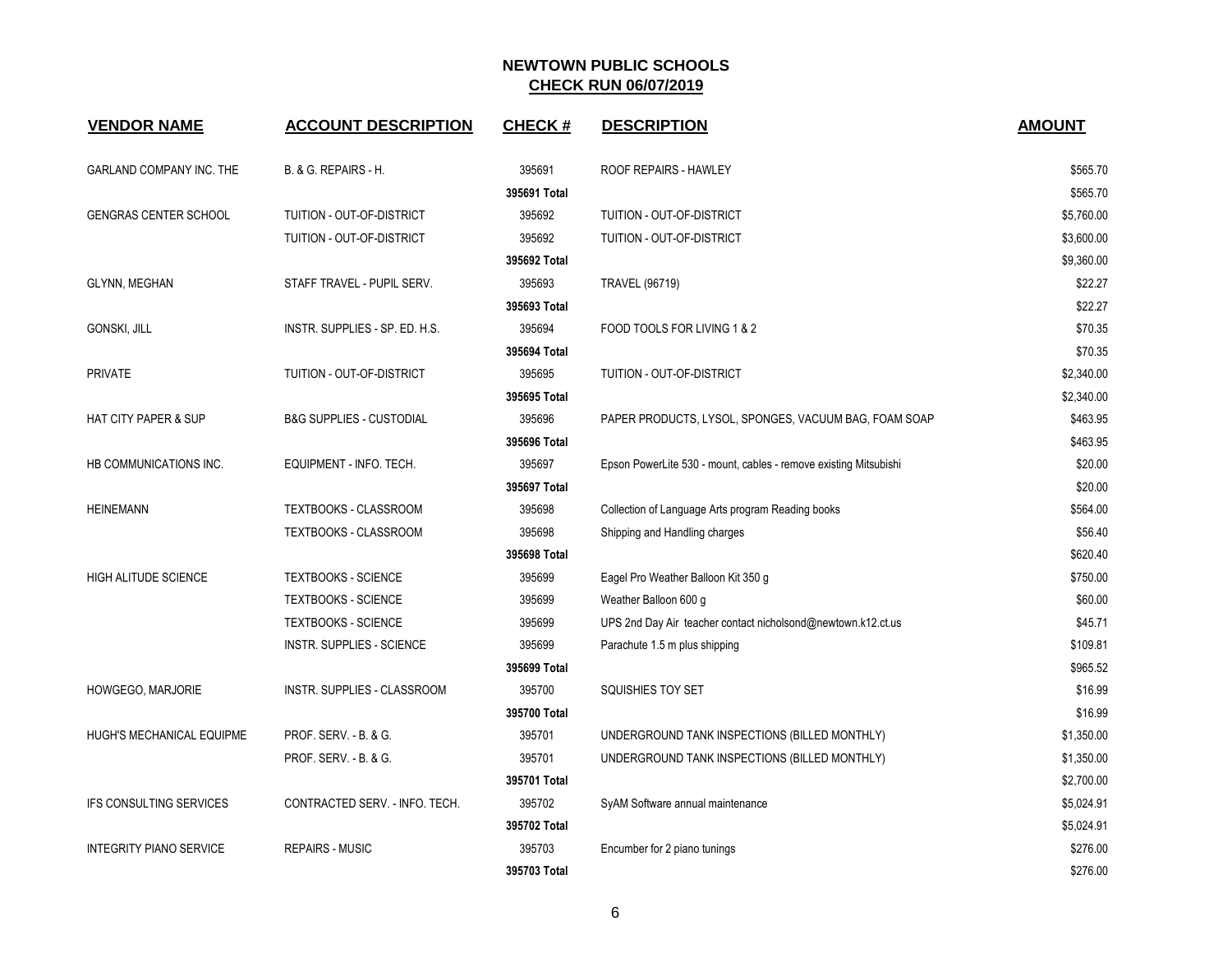| <b>VENDOR NAME</b>        | <b>ACCOUNT DESCRIPTION</b>       | <b>CHECK#</b> | <b>DESCRIPTION</b>                                                     | <b>AMOUNT</b> |
|---------------------------|----------------------------------|---------------|------------------------------------------------------------------------|---------------|
| <b>ITSAVVY LLC</b>        | INSTR. SUPPLIES - INFO. TECH.    | 395704        | Black Mcvoer case for Dell 13.3 3380 Chrome Book                       | \$14.90       |
|                           | INSTR. SUPPLIES - INFO. TECH.    | 395704        | mCover Hard shell case for 13.3 Dell Chromebook 7310                   | \$14.90       |
|                           |                                  | 395704 Total  |                                                                        | \$29.80       |
| LANGUAGE TESTING INTERNAT | INSTR. SUPPLIES - WORLD LANG.    | 395705        | Language proficiency exam administration fees for students             | \$5.00        |
|                           |                                  | 395705 Total  |                                                                        | \$5.00        |
| LARRACUENTE, CARLA        | STAFF TRAVEL - PUPIL SERV.       | 395706        | <b>TRAVEL (96719)</b>                                                  | \$17.11       |
|                           |                                  | 395706 Total  |                                                                        | \$17.11       |
| MACHADO, ANA PAULA DR.    | MEDICAL ADVISOR - HEALTH ADMIN   | 395707        | MEDICAL DIRECTOR JUN 2019                                              | \$1,000.00    |
|                           |                                  | 395707 Total  |                                                                        | \$1,000.00    |
| MAHARD'S PIANO SERVICE, L | <b>REPAIRS - MUSIC</b>           | 395708        | Piano Tuning Yamaha YUS1                                               | \$145.00      |
|                           | <b>REPAIRS - MUSIC</b>           | 395708        | PLS Pads                                                               | \$4.00        |
|                           |                                  | 395708 Total  |                                                                        | \$149.00      |
| MARANS, WENDY D. M.S.,CCC | PROF. SERV. - PSYCH/MED. EVAL.   | 395709        | PROF. SERV. - PSYCH/MED. EVAL.                                         | \$660.00      |
|                           |                                  | 395709 Total  |                                                                        | \$660.00      |
| MASON W.B. INC.           | INSTR. SUPPLIES - CLASSROOM      | 395710        | <b>WATER (96908)</b>                                                   | \$65.90       |
|                           | OFF. SUPPLIES - BUS. SERV.       | 395710        | <b>SUPPLIES 2018/19</b>                                                | (\$94.80)     |
|                           | OFF. SUPPLIES - BUS. SERV.       | 395710        | SUPPLIES 2018/19                                                       | \$94.80       |
|                           | OFF. SUPPLIES - BUS. SERV.       | 395710        | SUPPLIES 2018/19                                                       | \$37.45       |
|                           | OFF. SUPPLIES - BUS. SERV.       | 395710        | <b>SUPPLIES 2018/19</b>                                                | \$15.43       |
|                           | OFF. SUPPLIES - ADMIN.           | 395710        | <b>COPY PAPER</b>                                                      | \$24.00       |
|                           | OFF. SUPPLIES - ADMIN.           | 395710        | <b>COPY PAPER</b>                                                      | \$7.10        |
|                           | INSTR. SUPPLIES - GUIDANCE       | 395710        | ARTS & CRAFT GLITTERS- BOTTLED WATER- COUNSELOR WORKSHOP               | \$60.48       |
|                           | INSTR. SUPPLIES - CLASSROOM      | 395710        | For copy paper, colored paper, and other items needed for school year. | \$540.00      |
|                           | INSTR. SUPPLIES - CLASSROOM      | 395710        | For copy paper, colored paper, and other items needed for school year. | \$1,783.20    |
|                           | <b>B&amp;G SUPPLIES - ADMIN.</b> | 395710        | BOTTLED WATER - MAINT DEPT.                                            | \$47.92       |
|                           | INSTR. SUPPLIES - CLASSROOM      | 395710        | Copy Paper & Dry Erase Markers - no Shipping                           | \$688.08      |
|                           |                                  | 395710 Total  |                                                                        | \$3,269.56    |
| MAYVILLE, ERIK PH.D., B   | PROF. SERV. - PSYCH/MED. EVAL.   | 395711        | PPT PARTICIPATION JP                                                   | \$825.00      |
|                           |                                  | 395711 Total  |                                                                        | \$825.00      |
| <b>MEMOLI, MATT</b>       | STAFF TRAVEL - CLASSROOM         | 395712        | TRAVEL FIELD TRIPS SPORTS                                              | \$201.26      |
|                           |                                  | 395712 Total  |                                                                        | \$201.26      |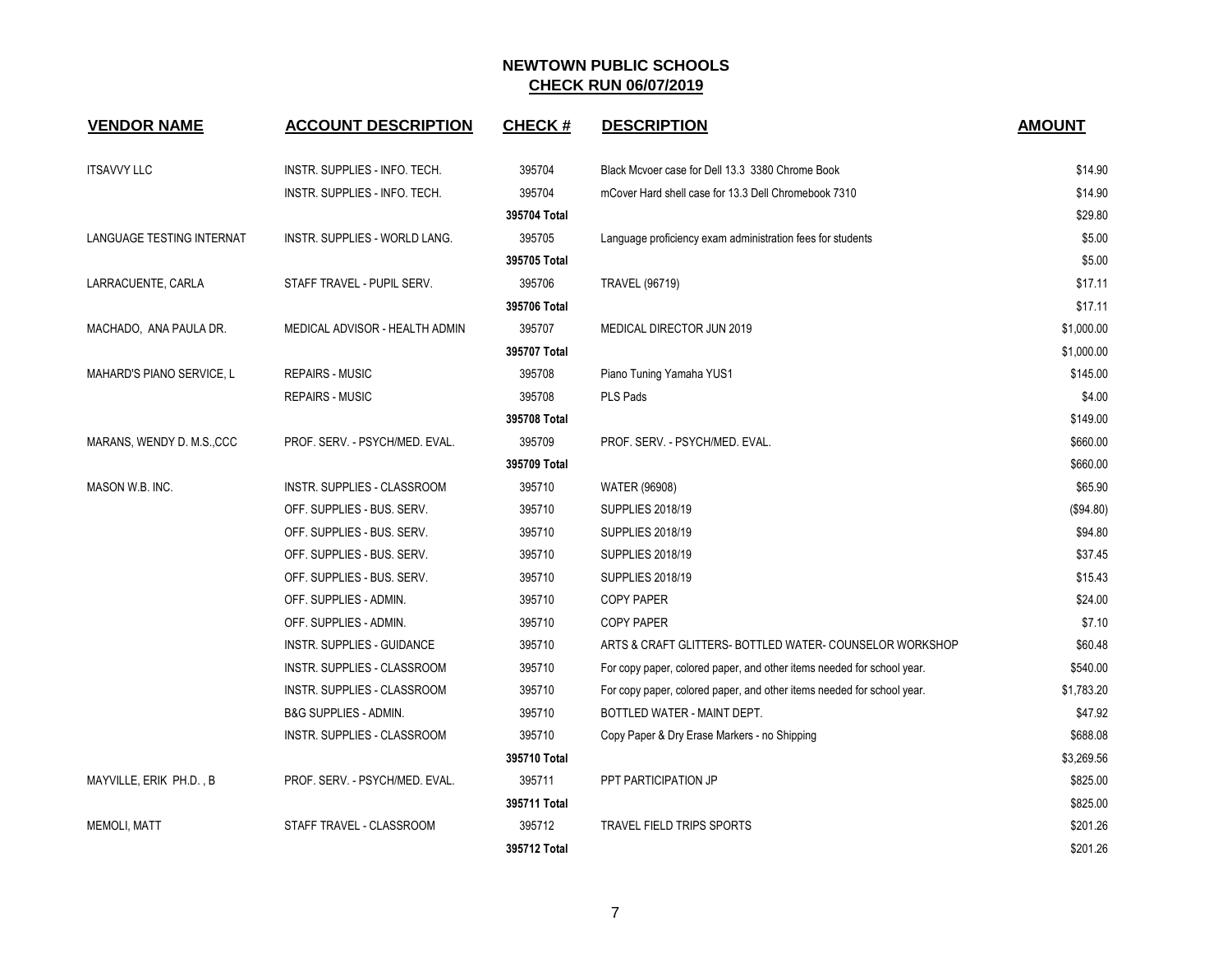| <b>VENDOR NAME</b>          | <b>ACCOUNT DESCRIPTION</b>    | <b>CHECK#</b> | <b>DESCRIPTION</b>                                            | <b>AMOUNT</b> |
|-----------------------------|-------------------------------|---------------|---------------------------------------------------------------|---------------|
| <b>PRIVATE</b>              | TUITION - OUT-OF-DISTRICT     | 395713        | TUITION - OUT-OF-DISTRICT                                     | \$20,000.00   |
|                             |                               | 395713 Total  |                                                               | \$20,000.00   |
| <b>MEYER WILLIAM B.INC.</b> | PROF. SERV. - B. & G.         | 395714        | MOVE FIRE KING CABINET INTO MAILROOM - CO                     | \$760.00      |
|                             |                               | 395714 Total  |                                                               | \$760.00      |
| MOBILE MINI, INC.           | <b>EQUIP RENTAL - B&amp;G</b> | 395715        | STORAGE CONTAINER RENTAL (E726) 2018-2019                     | \$75.00       |
|                             |                               | 395715 Total  |                                                               | \$75.00       |
| MT PLEASANT - BLYTHEDALE    | TUITION - OUT-OF-DISTRICT     | 395716        | TUITION - OUT-OF-DISTRICT                                     | \$4,320.00    |
|                             |                               | 395716 Total  |                                                               | \$4,320.00    |
| NAPOLITANO, TIMOTHY         | OFF. SUPPLIES - ADMIN.        | 395717        | <b>ADM LUNCHS</b>                                             | \$213.17      |
|                             |                               | 395717 Total  |                                                               | \$213.17      |
| NATIONAL SUPERINTENDENTS    | MEMBERSHIPS - SUPER.          | 395718        | 2019 MEMBERSHIP PSD                                           | \$1,665.00    |
|                             |                               | 395718 Total  |                                                               | \$1,665.00    |
| NEWELL, KAREN               | STAFF TRAVEL - PUPIL SERV.    | 395719        | <b>TRAVEL (96719)</b>                                         | \$33.99       |
|                             |                               | 395719 Total  |                                                               | \$33.99       |
| NEWTOWN BOARD OF EDU        | MEDICAL INS. PREMIUMS         | 395720        | LONG TERM DISABILITY                                          | \$2,524.58    |
|                             | <b>ADMINISTRATION FEES</b>    | 395720        | RETIREE ADM FEE MAY 2019                                      | \$185.00      |
|                             | <b>LIFE INSURANCE</b>         | 395720        | AD&D PREMIUM                                                  | \$1,191.74    |
|                             | <b>LIFE INSURANCE</b>         | 395720        | LIFE PREMIUM                                                  | \$5,958.69    |
|                             |                               | 395720 Total  |                                                               | \$9,860.01    |
| NEWTOWN BOARD OF EDU        | <b>ADMINISTRATION FEES</b>    | 395721        | DENTAL RUN OUT SERV 2019                                      | \$500.00      |
|                             |                               | 395721 Total  |                                                               | \$500.00      |
| NEWTOWN CULINARY DEPT.      | OFF. SUPPLIES - SUPER.        | 395722        | <b>BREKKIE PTA PRESIDENTS MEETING</b>                         | \$225.00      |
|                             | INSTR. SUPPLIES - CLASSROOM   | 395722        | SENIOR GRADUATION LUNCHEON                                    | \$2,800.00    |
|                             |                               | 395722 Total  |                                                               | \$3,025.00    |
| NEWTOWN FOOD SERVICES       | OFF. SUPPLIES - ADMIN.        | 395723        | For professional Development Refreshments during school year. | \$165.00      |
|                             |                               | 395723 Total  |                                                               | \$165.00      |
| NEWTOWN YOUTH AND FAMILY    | CONTRACTED SERV. - CLASSRM    | 395724        | 2018-2019 HOMEWORK CLUBAT M/S & RIS SCHOOL                    | \$5,000.00    |
|                             |                               | 395724 Total  |                                                               | \$5,000.00    |
| ON-SITE SHREDDING           | CONTRACTED SERV. - BUS. SERV. | 395725        | SHREDDING SERV 2018/19 CO                                     | \$50.00       |
| ON-SITE SHREDDING           | CONTRACTED SERV. - CLASSRM    | 395725        | Monthly Shredding Service July 2018-June 2019                 | \$37.50       |
|                             |                               | 395725 Total  |                                                               | \$87.50       |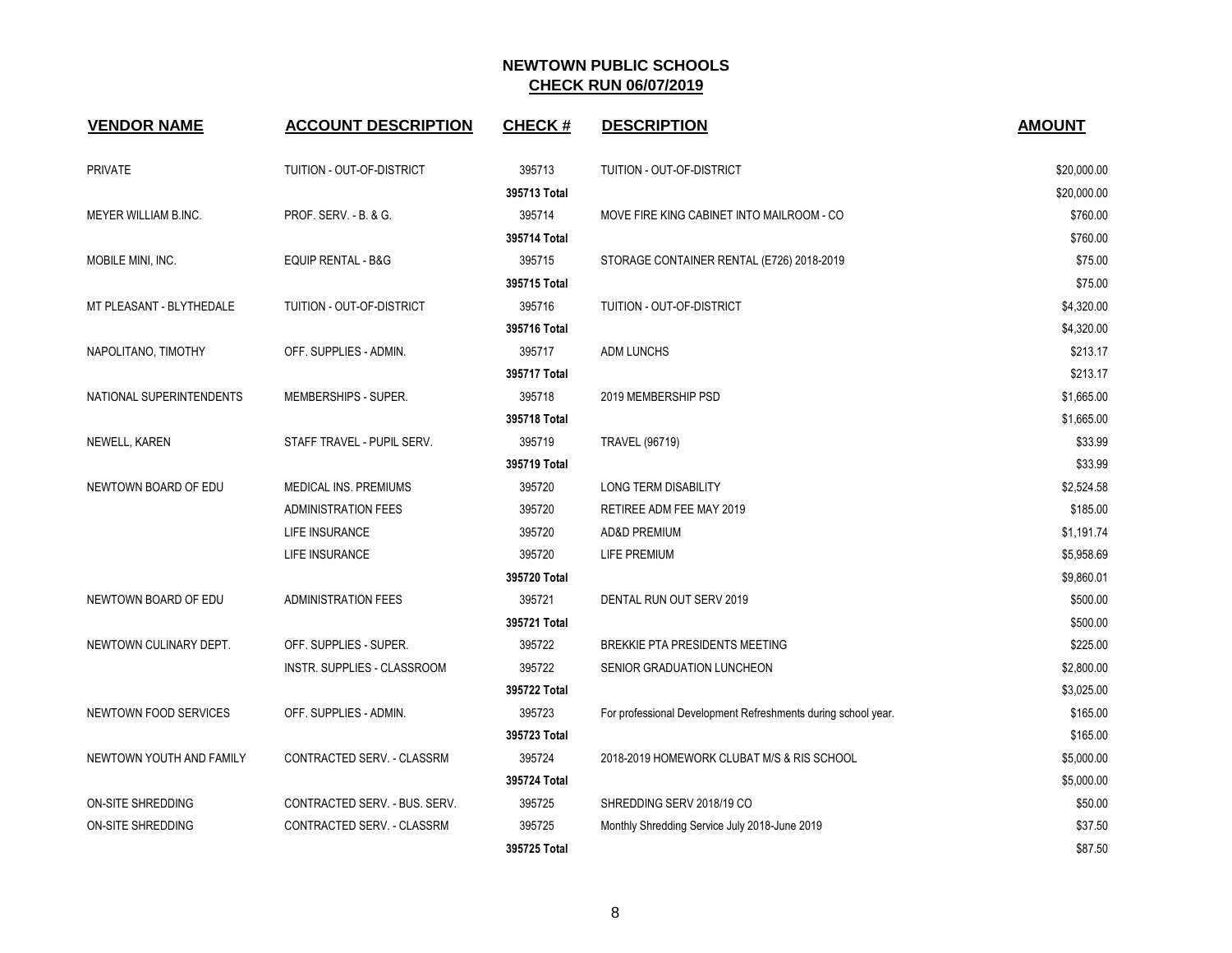| <b>VENDOR NAME</b>        | <b>ACCOUNT DESCRIPTION</b>          | <b>CHECK#</b> | <b>DESCRIPTION</b>                                      | <b>AMOUNT</b> |
|---------------------------|-------------------------------------|---------------|---------------------------------------------------------|---------------|
| P&J CLEANING SERVICE LLC  | REPAIRS - LIFE MAN./CULINARY        | 395726        | ANNUAL CLEANING OF CULINARY KITCHEN AND SNACK SHAK      | \$1,500.00    |
|                           |                                     | 395726 Total  |                                                         | \$1,500.00    |
| PBS DISTRIBUTION LLC      | SUPPLIES - LIBRARY                  | 395727        | See attached list of videos. No shipping.               | \$867.43      |
|                           |                                     | 395727 Total  |                                                         | \$867.43      |
| PERKINS SCHOOL FOR THE BL | TUITION - OUT-OF-DISTRICT           | 395728        | TUITION - OUT-OF-DISTRICT                               | \$25,933.38   |
|                           |                                     | 395728 Total  |                                                         | \$25,933.38   |
| PERNA, AMANDA             | <b>TEXTBOOKS - CLASSROOM</b>        | 395729        | <b>BOOKS</b>                                            | \$63.70       |
|                           |                                     | 395729 Total  |                                                         | \$63.70       |
| PETTY CASH - SPEC ED M/S  | <b>INSTR. SUPPLIES - TRANSITION</b> | 395730        | PETTY CASH                                              | \$287.79      |
|                           |                                     | 395730 Total  |                                                         | \$287.79      |
| PIONEER VALLEY BOOKS      | TEXTBOOKS - CLASSROOM               | 395731        | Oliver Goes Camping, Level C/3, Order # TT15sp          | \$21.00       |
|                           | TEXTBOOKS - CLASSROOM               | 395731        | Oliver is Hungry, Level C/4, Order # PW204sp            | \$32.00       |
|                           | TEXTBOOKS - CLASSROOM               | 395731        | Jasper the Fat Cat, Level C/4, Order # J11sp            | \$30.00       |
|                           | TEXTBOOKS - CLASSROOM               | 395731        | Lulu Wants to Play, Level C/4, Order # LO13sp           | \$32.00       |
|                           | TEXTBOOKS - CLASSROOM               | 395731        | Georgie Giraffe Chapter Books, Level J/K, Order # GE9cp | \$125.00      |
|                           | <b>TEXTBOOKS - CLASSROOM</b>        | 395731        | Quack is a Duck, Level C/4, Order # PW206               | \$23.00       |
|                           | TEXTBOOKS - CLASSROOM               | 395731        | Shipping and Handling Charges                           | \$24.58       |
|                           |                                     | 395731 Total  |                                                         | \$287.58      |
| POMPANO, MARK J.          | STAFF TRAVEL - SECURITY             | 395732        | TRAVEL MAY 2019                                         | \$163.56      |
|                           |                                     | 395732 Total  |                                                         | \$163.56      |
| PREEN, ELLEN CHOO         | PROF. SERV. - PSYCH/MED. EVAL.      | 395733        | PROF. SERV. - PSYCH/MED. EVAL.                          | \$855.00      |
|                           |                                     | 395733 Total  |                                                         | \$855.00      |
| RADACHOWSKY, JENNIFER     | STAFF TRAVEL - PUPIL SERV.          | 395734        | <b>TRAVEL (96719)</b>                                   | \$30.62       |
|                           |                                     | 395734 Total  |                                                         | \$30.62       |
| <b>RDPAGENCY</b>          | PROF. SERV. - PSYCH/MED. EVAL.      | 395735        | PROF. SERV. - PSYCH/MED. EVAL.                          | \$160.00      |
|                           |                                     | 395735 Total  |                                                         | \$160.00      |
| REILLY, MEG               | OFF. SUPPLIES - SUPER.              | 395736        | LUNCH & DINNER DIR OF TEACH                             | \$353.06      |
|                           |                                     | 395736 Total  |                                                         | \$353.06      |
| ROSE, TIKRA               | STAFF TRAVEL - PUPIL SERV.          | 395737        | <b>TRAVEL WISON</b>                                     | \$148.94      |
|                           |                                     | 395737 Total  |                                                         | \$148.94      |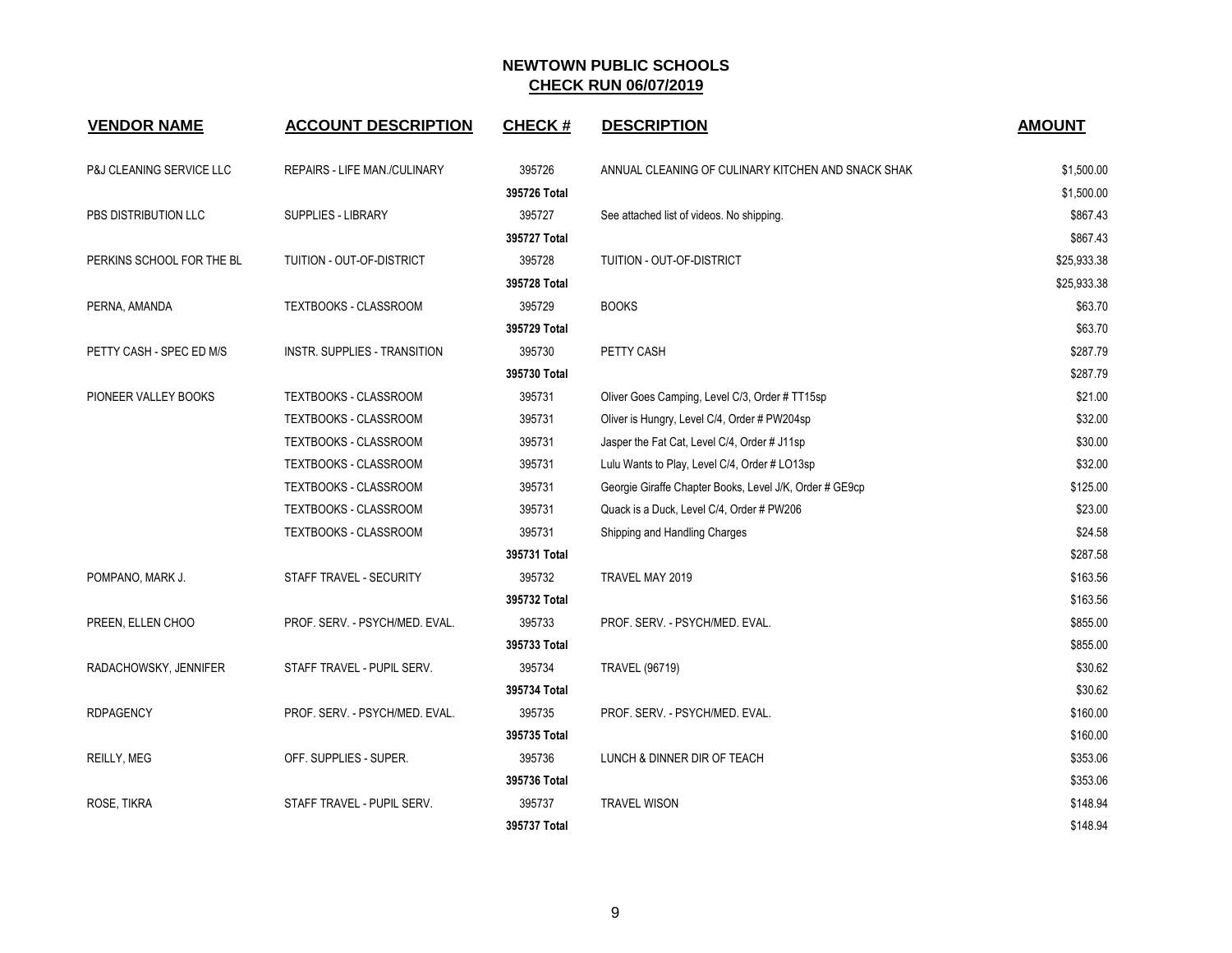| <b>VENDOR NAME</b>        | <b>ACCOUNT DESCRIPTION</b>          | <b>CHECK#</b> | <b>DESCRIPTION</b>                              | <b>AMOUNT</b> |
|---------------------------|-------------------------------------|---------------|-------------------------------------------------|---------------|
| RYAN, TRACY               | STAFF TRAVEL - PUPIL SERV.          | 395738        | <b>TRAVEL (96719)</b>                           | \$124.06      |
|                           | STAFF TRAVEL - PUPIL SERV.          | 395738        | <b>TRAVEL (96719)</b>                           | \$138.68      |
|                           |                                     | 395738 Total  |                                                 | \$262.74      |
| SCHOLASTIC INC (3)        | <b>INSTR. SUPPLIES - READING</b>    | 395739        | For purchase of books at Wharehouse sale        | \$322.63      |
|                           | INSTR. SUPPLIES - READING           | 395739        | For purchase of books at Wharehouse sale        | \$218.87      |
|                           | INSTR. SUPPLIES - CLASSROOM         | 395739        | For purchase of books at wharehouse sale.       | \$259.00      |
|                           |                                     | 395739 Total  |                                                 | \$800.50      |
| <b>SCHOOL SPECIALTY</b>   | INSTR. SUPPLIES - CLASSROOM         | 395740        | <b>SUPPLIES (96908)</b>                         | \$29.95       |
|                           | INSTR. SUPPLIES - CLASSROOM         | 395740        | <b>SUPPLIES (95211)</b>                         | \$224.73      |
|                           |                                     | 395740 Total  |                                                 | \$254.68      |
| SCHOOL PUBLICATIONS COMPA | PRINTING - ENGLISH                  | 395741        | Hawkeye and Graduation edition Printing         | \$811.00      |
|                           |                                     | 395741 Total  |                                                 | \$811.00      |
| SHIPMAN & GOODWIN LLP     | PROF. SERV. - SP. ED. LEGAL         | 395742        | SPEC ED APRIL 2019                              | \$10,869.50   |
|                           | PROF. SERV. - SUPER.                | 395742        | PROF SERV APRIL 2019                            | \$4,944.00    |
|                           |                                     | 395742 Total  |                                                 | \$15,813.50   |
| SIANO, CHRISTOPHER        | STAFF TRAVEL - ADMIN.               | 395743        | TRAVEL SIX FLAGS & PARKING                      | \$107.72      |
|                           |                                     | 395743 Total  |                                                 | \$107.72      |
| SPENCER, GEORGE ANDY      | <b>B&amp;G SUPPLIES - CUSTODIAL</b> | 395744        | SHOES (90831)                                   | \$106.31      |
|                           |                                     | 395744 Total  |                                                 | \$106.31      |
| STIMAN-GLASER, MARCIA     | INSTR. SUPPLIES - SP. ED. H.S.      | 395745        | TOPICS IN SCIENCE                               | \$118.75      |
|                           | INSTR. SUPPLIES - SP. ED. H.S.      | 395745        | <b>TOPICS IN SCIENCE</b>                        | \$29.65       |
|                           |                                     | 395745 Total  |                                                 | \$148.40      |
| TAX COLLECTOR NEWTOWN     | SEWER OPERATION & MAINT.            | 395746        | SEWER 594.0 UNITS MAINT                         | \$4,458.56    |
|                           |                                     | 395746 Total  |                                                 | \$4,458.56    |
| TAX COLLECTOR NEWTOWN     | SEWER OPERATION & MAINT.            | 395747        | SEWER 90.0 UNITS HAW                            | \$675.54      |
|                           |                                     | 395747 Total  |                                                 | \$675.54      |
| TAX COLLECTOR NEWTOWN     | SEWER OPERATION & MAINT.            | 395748        | SEWER 177.0 UNITS M/S                           | \$1,328.56    |
|                           |                                     | 395748 Total  |                                                 | \$1,328.56    |
| TAX COLLECTOR NEWTOWN     | SEWER OPERATION & MAINT.            | 395749        | SEWER 96.0 UNITS S/H                            | \$720.58      |
|                           |                                     | 395749 Total  |                                                 | \$720.58      |
| THYSSENKRUPP ELEVATOR COR | <b>B&amp;G CONTRACTED SERV.</b>     | 395750        | ELEVATOR SVC CONTRACT SH/NHS - (7/2/18-6/30/19) | \$2,943.48    |
|                           |                                     | 395750 Total  |                                                 | \$2,943.48    |